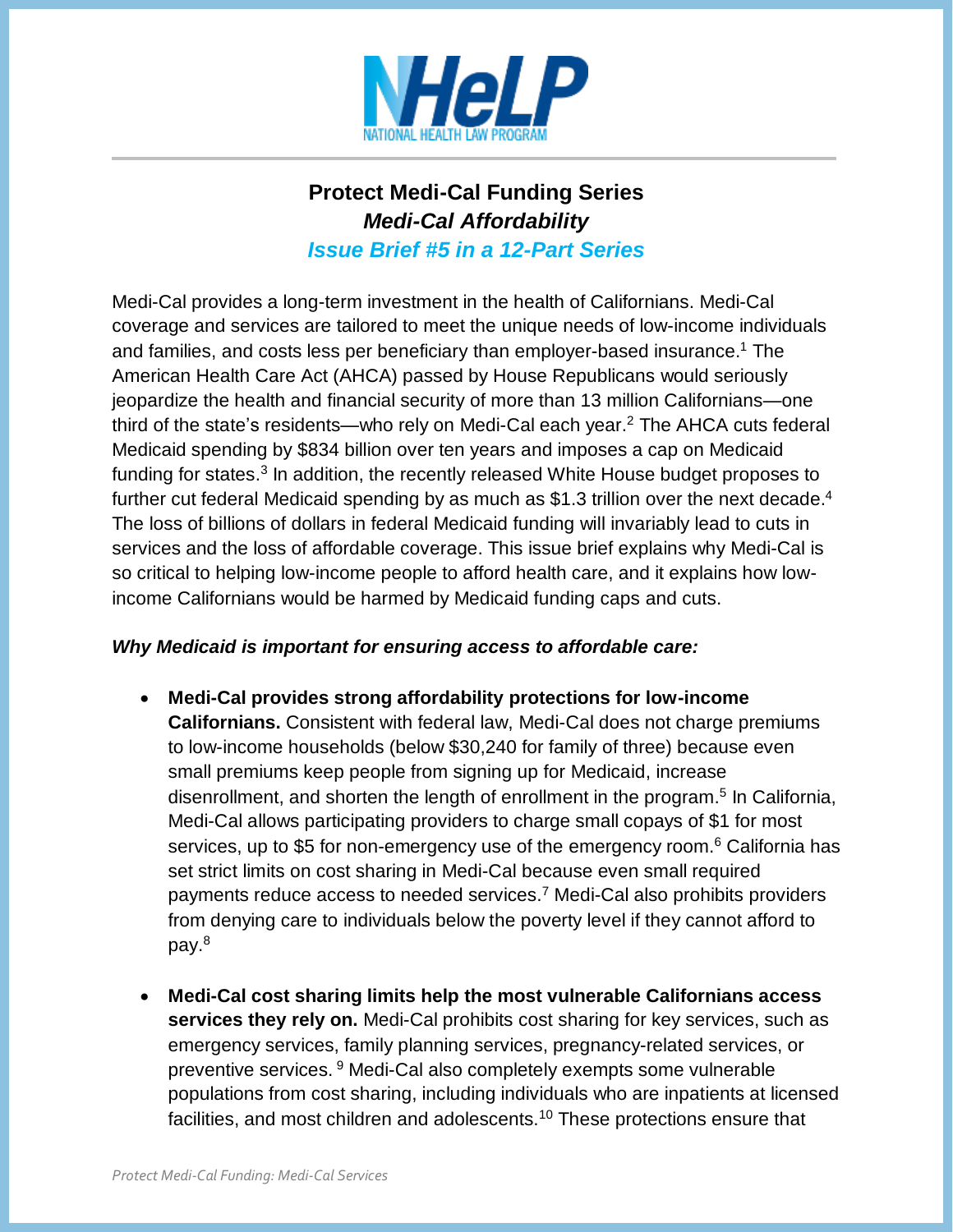low-income Medi-Cal enrollees do not need to choose between obtaining needed care and paying for other expenses like food or housing.

- **Medi-Cal's affordability protections improve health outcomes.** Medi-Cal enrollees are less likely to skip medications or delay care due to cost.**<sup>11</sup>** Lower out-of-pocket costs improve access to primary and preventive care and increase likelihood of treatment for chronic conditions like diabetes and mental health conditions.<sup>12</sup>
- **Medi-Cal improves people's financial security.** Because Medi-Cal limits outof-pocket costs for health care, when low-income Californians get Medi-Cal, their out-of-pocket spending on health care decreases.<sup>13</sup> As a result, Medi-Cal sharply reduces medical bankruptcies and interactions with debt collection agencies.<sup>14</sup> In addition, Medi-Cal enrollees have more money to ensure they meet other basic needs, such as securing stable housing, and buying healthy food.

### *How funding cuts would make Medicaid less affordable:*

- **Funding cuts would pressure California to increase cost sharing to maximum legal limits.** Funding caps reduce federal Medicaid funding and shift costs onto California. Faced with less money to provide the same Medi-Cal coverage, California could be tempted to increase cost sharing to reduce utilization and push costs onto enrollees, even though studies show state savings from premiums and cost sharing in Medicaid (and CHIP) are limited and increase pressures on safety net providers, such as community health centers and hospitals, while also discouraging people from using both essential and nonessential services.<sup>15</sup> The resulting barriers to care are tied to worse health outcomes and more expensive care needs down the road, especially for populations with higher health risks, like seniors and people with disabilities.<sup>16</sup>
- **Funding cuts would likely erode Medi-Cal affordability protections.** With less federal funding under caps, California could also attempt to reverse longstanding affordability standards. California may seek to impose premiums and eliminate cost sharing limits. Several states have already aggressively sought exceptions to Medicaid's rules prohibiting premiums. These states have requested permission to charge premiums, terminate people for failure to pay, and lock them out for six months after termination. Budget gaps resulting from funding caps and cuts would motivate California to also seek exceptions to the existing rules. California could also attempt to roll back rules requiring providers to treat patients in poverty who cannot afford copayments.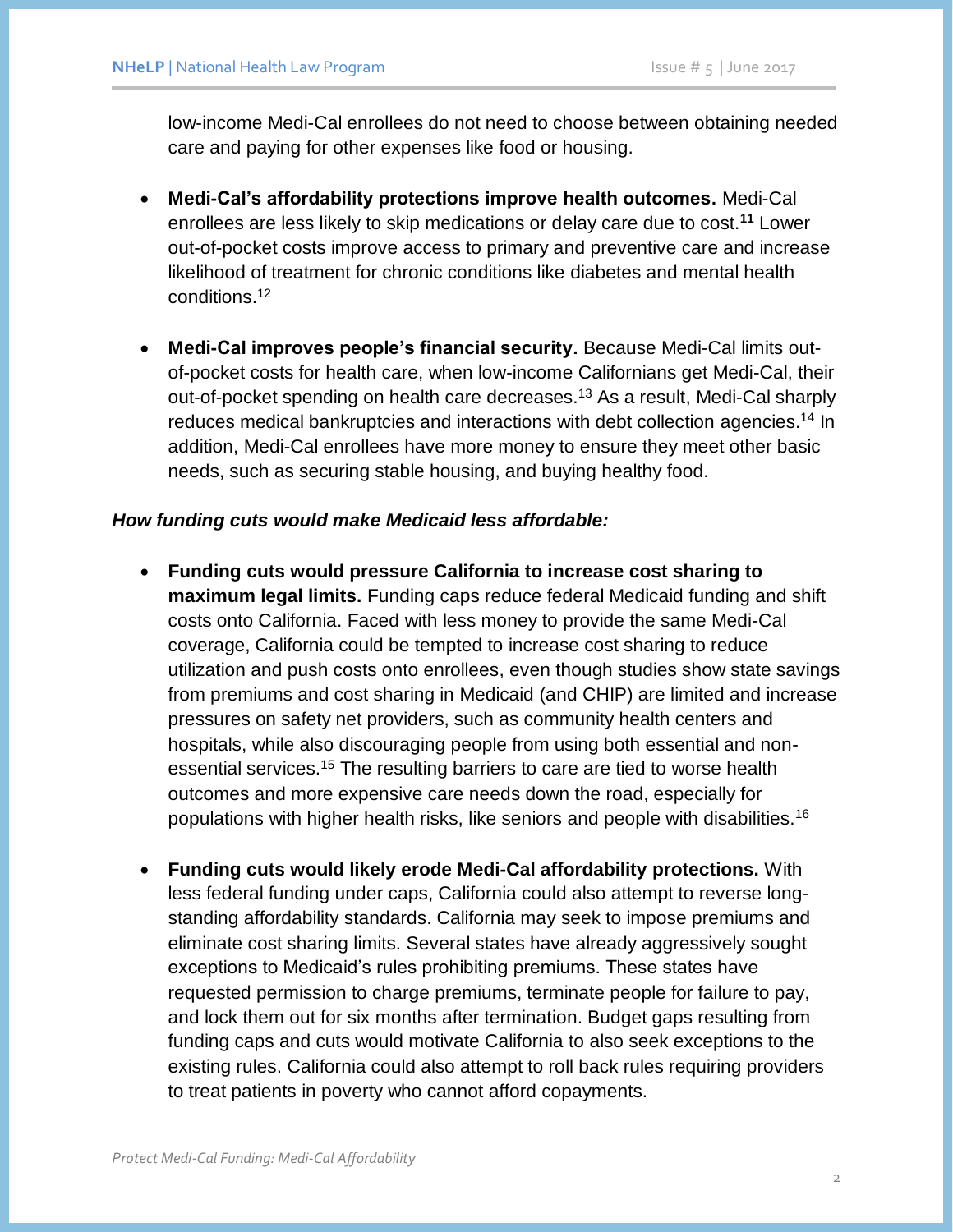- **Funding cuts would lead to more uncompensated care and worse outcomes.** With less federal Medicaid funding available under a per capita cap or other cut, California could seek to add increased premiums, copayments, or other forms of cost-sharing to Medi-Cal to save money. But these cost increases will certainly to lead individuals to drop out of coverage due to unaffordable premiums or delay care due to high out-of-pocket costs.<sup>17</sup> As a result, these uninsured individuals or Medi-Cal enrollees will appear in the health care system with more advanced illness and emergency conditions, resulting in uncompensated care costs, which harm the entire system. When consumers skip or delay treatment due to unaffordable cost sharing they experience worse health outcomes and often need more expensive treatments later.<sup>18</sup> These negative effects on health care are largest among individuals with greater health care needs.<sup>19</sup>
- **Funding cuts will increase health disparities.** Individuals of color are more likely to be low-income and enrolled in Medi-Cal.<sup>20</sup> Weakening the affordability protections in Medi-Cal will reduce their access to care and worsen health disparities. California's lower-income communities and communities of color will see a reduction in their health security and an increase in debt and medical bankruptcies.<sup>21</sup> Communities of color are already likely to have lower health status than their white counterparts.<sup>22</sup> Making access to care less affordable is likely to widen this gap.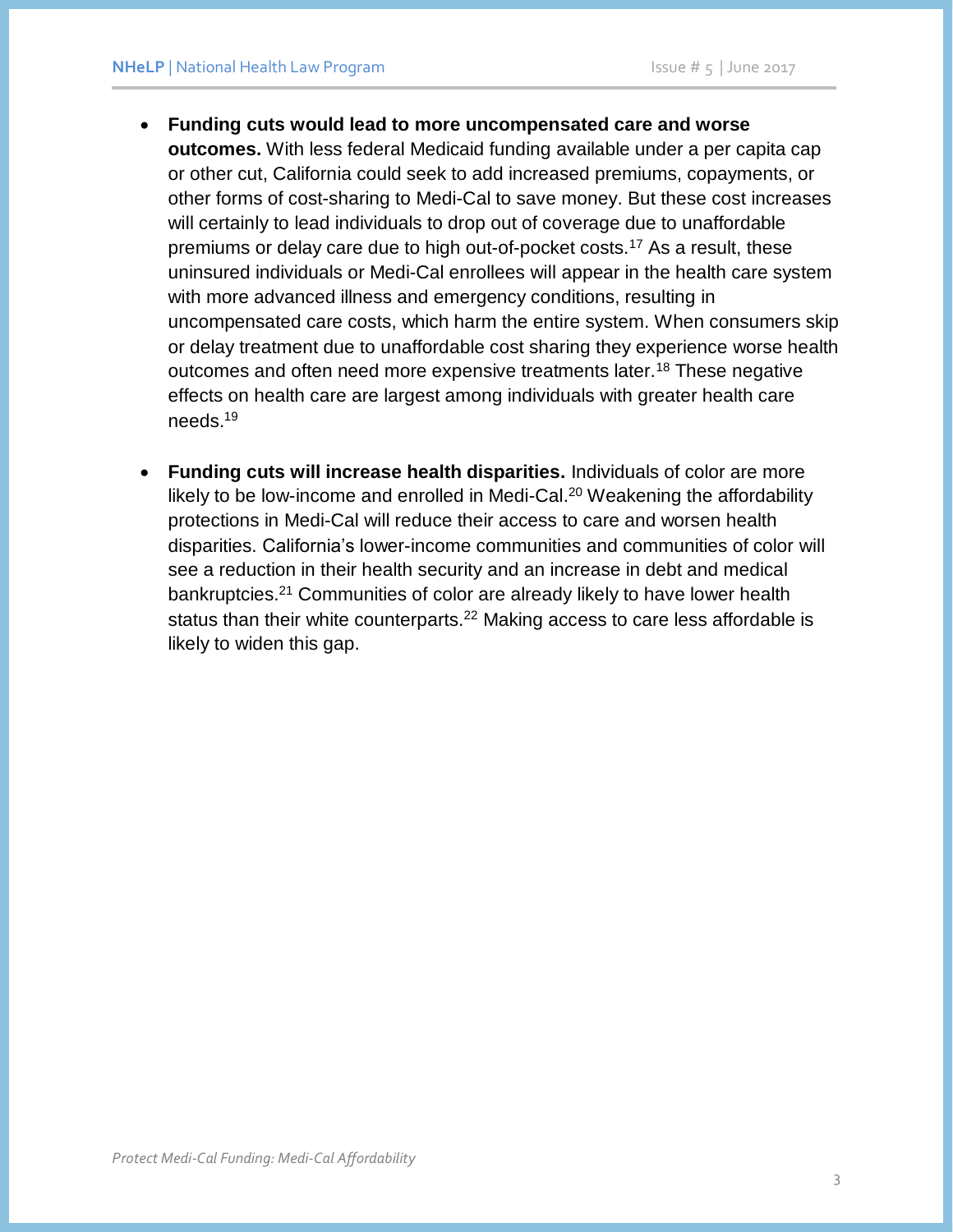## **ENDNOTES**

<sup>1</sup> *See* TERESA COUGHLIN ET AL., KAISER COMM'N ON MEDICAID & THE UNINSURED, WHAT DIFFERENCE DOES MEDICAID MAKE? 4, 7 (2013),

[http://kaiserfamilyfoundation.files.wordpress.com/2013/05/8440-what-difference-does-medicaid](http://kaiserfamilyfoundation.files.wordpress.com/2013/05/8440-what-difference-does-medicaid-make2.pdf)[make2.pdf](http://kaiserfamilyfoundation.files.wordpress.com/2013/05/8440-what-difference-does-medicaid-make2.pdf) (Nationally, employer-based coverage would cost 28% more than covering the same individual with Medicaid).

<sup>2</sup> CAL. DEP'T HEALTH CARE SERVS.*,* MEDI-CAL MONTHLY ENROLLMENT FAST FACTS 1 (2017) (enrollment as of December, 2016 at 13.5 Million),

[http://www.dhcs.ca.gov/dataandstats/statistics/Documents/Fast\\_Facts\\_December\\_2016.pdf](http://www.dhcs.ca.gov/dataandstats/statistics/Documents/Fast_Facts_December_2016.pdf) <sup>3</sup> CONG. BUDGET OFFICE, COST ESTIMATE: H.R. 1628, THE AMERICAN HEALTH CARE ACT, AS PASSED BY THE HOUSE OF REPRESENTATIVES ON MAY 4, 2017 (2017),

[https://www.cbo.gov/system/files/115th-congress-2017-2018/costestimate/hr1628aspassed.pdf.](https://www.cbo.gov/system/files/115th-congress-2017-2018/costestimate/hr1628aspassed.pdf) <sup>4</sup> EDWIN PARK, CTR. ON BUDGET AND POLICY PRIORITIES, TRUMP BUDGET CUTS MEDICAID EVEN

MORE THAN HOUSE BILL, SHOWING DANGER OF PER CAPITA CAP (May 23, 2017), [http://www.cbpp.org/blog/trump-budget-cuts-medicaid-even-more-than-house-health-bill](http://www.cbpp.org/blog/trump-budget-cuts-medicaid-even-more-than-house-health-bill-showing-danger-of-per-capita-cap)[showing-danger-of-per-capita-cap](http://www.cbpp.org/blog/trump-budget-cuts-medicaid-even-more-than-house-health-bill-showing-danger-of-per-capita-cap) .

<sup>5</sup> *See* 42 U.S.C. §§ 1396o, 1396o-1; *see also* SAMANTHA ARTIGA *ET AL.,* KAISER FAMILY FOUND., THE EFFECTS OF PREMIUMS AND COST SHARING ON LOW-INCOME POPULATIONS: UPDATED REVIEW OF RESEARCH FINDINGS 3 (2017) ("Numerous studies find that premiums increase disenrollment from Medicaid and CHIP among adults and children, shorten lengths of Medicaid and CHIP enrollment, and deter eligible adults and children from enrolling in Medicaid and CHIP."), [http://www.kff.org/medicaid/issue-brief/the-effects-of-premiums-and-cost-sharing-on-low](http://www.kff.org/medicaid/issue-brief/the-effects-of-premiums-and-cost-sharing-on-low-income-populations-updated-review-of-research-findings)[income-populations-updated-review-of-research-findings;](http://www.kff.org/medicaid/issue-brief/the-effects-of-premiums-and-cost-sharing-on-low-income-populations-updated-review-of-research-findings) DAVID MACHLEDT & JANE PERKINS,

NAT'L HEALTH LAW PROG., MEDICAID PREMIUMS AND COST SHARING (2014),

[http://www.healthlaw.org/publications/search-publications/Medicaid-Premiums-Cost-Sharing.](http://www.healthlaw.org/publications/search-publications/Medicaid-Premiums-Cost-Sharing) Enrollees in some Medi-Cal programs for higher income individuals and families may pay a small premium.

<sup>6</sup> *See* CAL. WELF. & INST. CODE § 14134 (establishing maximum Medi-Cal copayments). Cost sharing is the portion of expenses for healthcare services and supplies not covered by the insurer that the patient must pay out-of-pocket. Types of cost sharing include deductibles, copayments, and coinsurance. A deductible is the amount a patient must pay out-of-pocket before the insurer covers any expenses during a given benefit period. Following payment of the deductible, most patients have copayments or coinsurance for the remainder of the coverage period. A copayment is a flat amount paid upon receipt of care, and coinsurance is a percentage amount paid upon receipt of care. *See* Marisa Elena Domino et al., *Increasing Time Costs and Copayments for Prescription Drugs: An Analysis of Policy Changes in a Complex Environment*, 46 HEALTH SERVS. RES. 900 (2011); ARTIGA *ET AL., supra,* note 5 at 4.

<sup>7</sup> *See* ARTIGA *ET AL., supra,* note 5 at 4-5; MACHLEDT & JANE PERKINS, *supra*, note 5 at 2; LEIGHTON KU ET AL.*,* CTR. ON BUDGET & POLICY PRIORITIES, THE EFFECTS OF COPAYMENTS ON THE USE OF MEDICAL SERVICES AND PRESCRIPTION DRUGS IN UTAH'S MEDICAID PROGRAM (2004), [www.cbpp.org/files/11-2-04health.pdf.](http://www.cbpp.org/files/11-2-04health.pdf)

 $8$  CAL. WELF. & INST. CODE § 14134(a)(8).

<sup>9</sup> *See id.* §§ 14134(a)(6), (9).

<sup>10</sup> *Id.* § 14134(a)(6).

<sup>11</sup> Benjamin Sommers et al., *Changes in Utilization and Health among Low-Income Adults after Medicaid Expansion or Expanded Private Insurance*, 176 JAMA INT. MED. 1501 (2016). *Cf.,* CAL. HEALTH CARE FOUND., READY OR NOT: CONSUMER FACE NEW HEALTH INSURANCE CHOICES (2003) (low-income and chronically ill Californians three times more likely to skip and appointment or not fill a prescription due to cost),